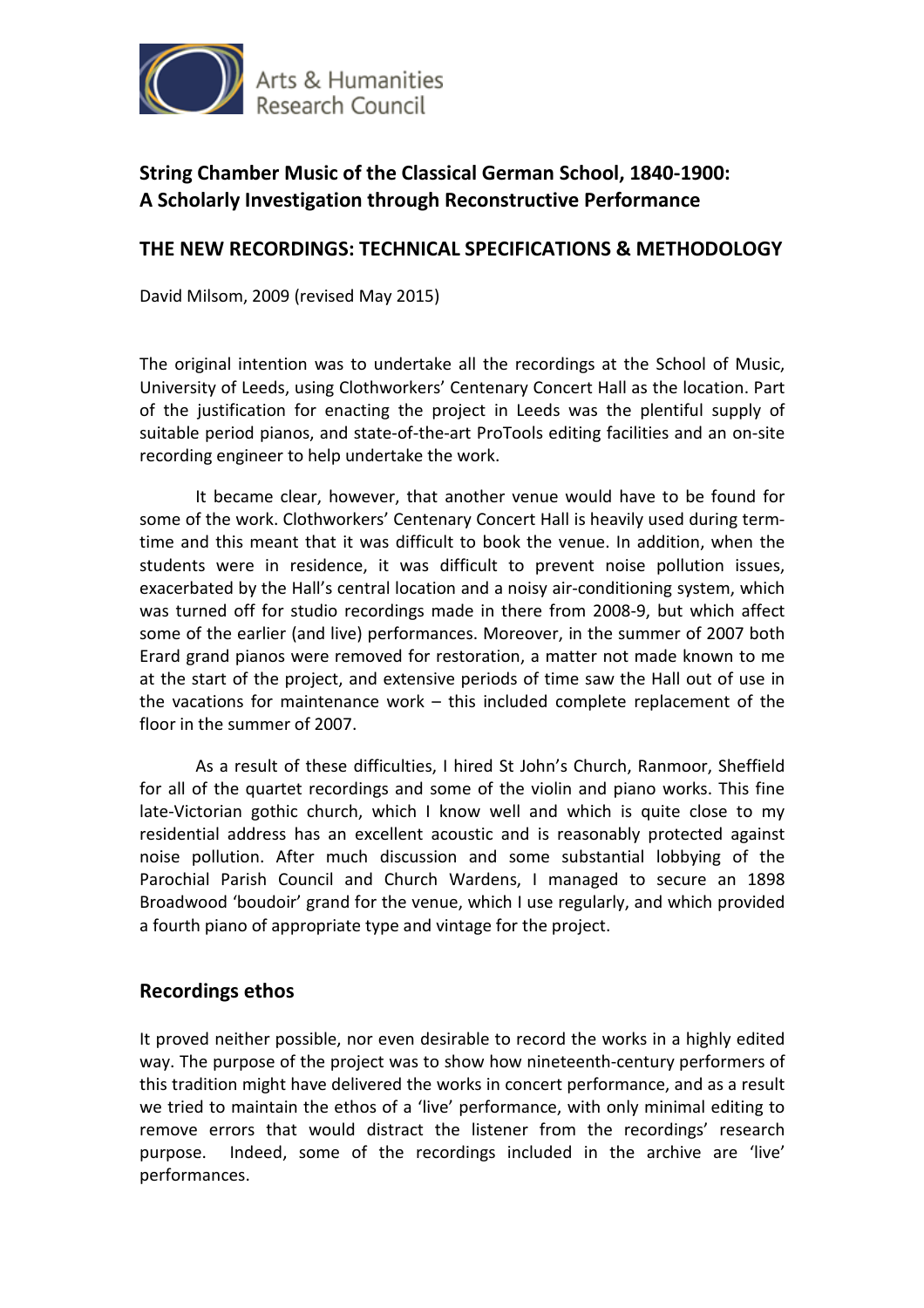Since the recordings were self-produced, the method was to record complete movements, and then any further sections to be spliced in. Inevitably, each session had a slightly different approach, as follows:

*Violin and piano recordings***:** due to our familiarity with repertoire and general preparedness for the sessions, we tended to record in complete takes. These have very little editing.

*String Quartets – 2008 session and violin/violin & viola duos***:** these complex works required quite careful editing to achieve the best results, and are compiled from extensive recording sessions.

*String Quartets – 2009 session***:** in general, these had fairly minimal editing.

*Mendelssohn Op. 49 piano trio***:** at the suggestion of Daniel Gordon, this was recorded in fairly short fragments, which were joined together at appropriate edit points.

In addition, the use of different venues required different technical solutions to recording.

#### *Sessions in St John's Church, 2008 and 2009; live performances in Leeds, 2008-9: Technical Information*

These were recorded using a Tascam HD-P2 Flash Disk recorder and single stand-mounted Sennheiser MKE 44P microphone. Whilst this was a simple recording solution, it results in a faithful evocation of the ambient sound.

#### *Edited sessions in Clothworkers' Centenary Concert Hall: Technical Information*

These works were much more complex in their engineering and utilised the following equipment:

Microphones: DPA 4009, DPA 4060, DPA 4011, Neumann KM184, Neumann KU-100 and Soundfield ST250. This set-up included a microphone in the form of a dummy human head (mounted, perhaps a little alarmingly, on a microphone stand!) which simulated the auditory reception of an audience member. This piece of equipment was used because of my avowed intention to make a 'natural' recording sound as heard by an audience.

Other equipment: Tascam HD-P2 Flash Disk recorder, Digidesign 002 Rack, Earthworks Pre-Amp, RME Octamic II and AppleBookPro.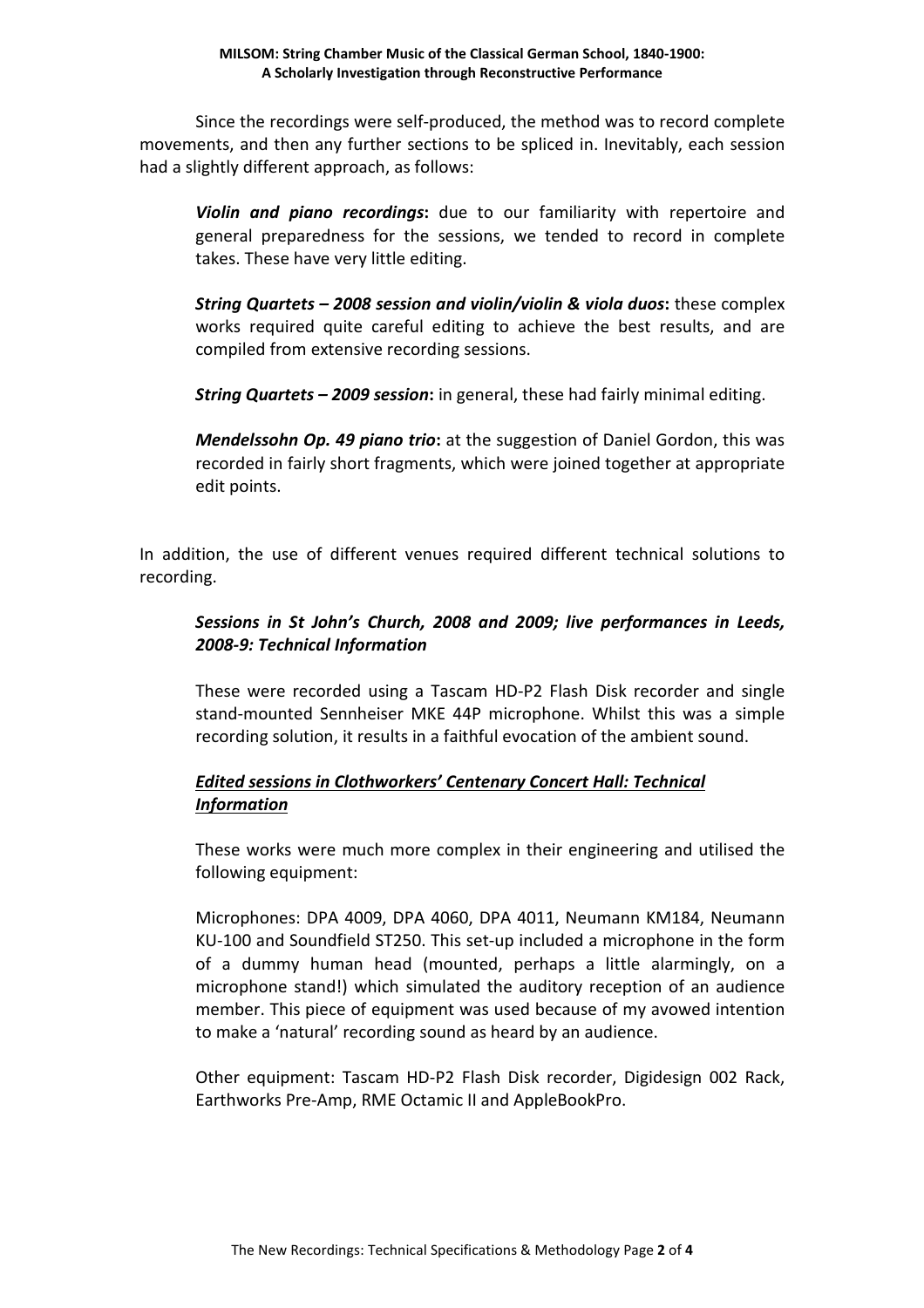# **Editing Process**

I met for lengthy sessions with Kerry-Anne Kubisa, the School of Music Recording Engineer, mixing the various sessions in the Mac-based Pro Tools Hd3 Accel studio at the School of Music. This process, entirely new to me at the start of the project, proved to be challenging on many levels. One of the most difficult elements was the incompatibility of different 'takes'. The sessions taking place over several days, even with the equipment being kept in exactly the same places and so forth, resulted in very different ambient noise levels. The response of the instruments was also markedly different on each recording day  $-$  on some occasions, the timbre was bright and clear, and on others less clear but warmer. This illuminates another characteristic of gut strings – their high degree of variability. Modern strings are made of more stable materials and it is easier for them to react in a predictable way. With gut strings, one has to adapt one's approach according to how the strings are responding. Most difficult, of course, are warm and very humid conditions, which result in the strings going out of tune relatively rapidly and 'whistling' (especially the 'E' string). Unfortunately, the air conditioning fitted to Clothworkers' Centenary Concert Hall results in such conditions most of the time; later recordings in this venue with the air conditioning turned off resulted in temperature and humidity levels returning to more normal levels and more effective recording.

Moreover, the style of playing varied between takes, in terms of tempo, timbre and attack. Whilst this made editing difficult, it confirmed, perhaps ironically, the authenticity of our approach. Practical experience of undertaking the recordings with a careful eye upon the technical aspects shows that modern recording is an artistically-intrusive process – arguably as much so as in the days of early recordings (although the results are, seemingly at least, much more 'naturalistic'). To record successfully with modern methods requires a high degree of timbral control – matching dynamics, attack, bowing styles etc, as well, of course, as tempo and pitch. We decided to ignore such elements of compatibility in order to perform as spontaneously as possible – for the obvious reason that this was the experience of all musicians before recordings – and, as is evident with early recordings (even by the greatest players) technical errors remained in the final pressings that would not be tolerated by today's producers, engineers or indeed, the buying public, used as they are to 'perfection' on a technical level.

The result of this was that not all the edits we wanted to make were possible. It is hoped, however, that the results are sufficiently persuasive and communicative of our interpretational intentions to convey the meaning and purpose of this project.

Other difficulties related to the period pianos in use. The c. 1865 Broadwood 'boudoir' grand was in un-restored condition and suffered some pitch fluctuation; the c.1854 Erard and 1898 Broadwood instruments had noisy sustaining pedals (particularly evident in the Mendelssohn Op. 49 piano trio recording). These illuminate some of the difficulties experienced in using elderly instruments. Of course, such noises are inherent to the design of these instruments and may well have been evident in the nineteenth century although, of course, in the time of the period of study they would have been in much better condition. At the time of writing, replica instruments of this period are not being made and thus we have to